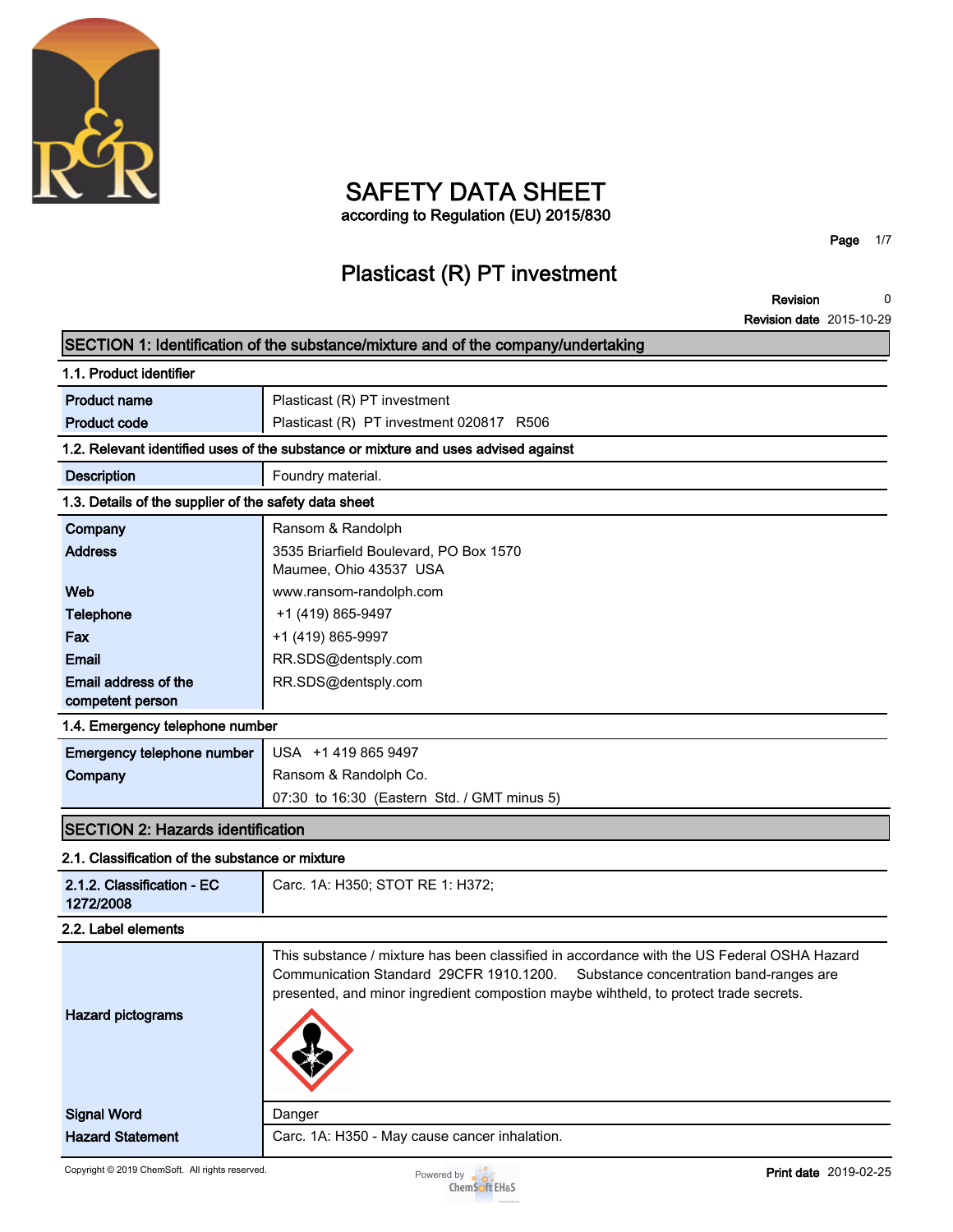**Revision date 2015-10-29**

|                                                      | STOT RE 1: H372 - Causes damage to organs (lungs) through prolonged or repeated exposure<br>inhalation.                            |
|------------------------------------------------------|------------------------------------------------------------------------------------------------------------------------------------|
| <b>Precautionary Statement:</b><br><b>Prevention</b> | P201 - Obtain special instructions before use.<br>P202 - Do not handle until all safety precautions have been read and understood. |
|                                                      | P260 - Do not breathe dust/fume/gas/mist/vapours/spray.<br>P264 - Wash (hands) thoroughly after handling.                          |
|                                                      | P270 - Do no eat, drink or smoke when using this product.                                                                          |
|                                                      | P280 - Wear protective gloves/protective clothing/eye protection/face protection.                                                  |
|                                                      | P285 - In case of inadequate ventilation wear respiratory protection.                                                              |
| <b>Precautionary Statement:</b>                      | P308+P313 - IF exposed or concerned: Get medical advice/attention.                                                                 |
| Response                                             | P314 - Get medical advice/attention if you feel unwell.                                                                            |
| <b>Precautionary Statement:</b><br><b>Storage</b>    | P405 - Store locked up.                                                                                                            |
| <b>Precautionary Statement:</b><br><b>Disposal</b>   | P501 - Dispose of contents/container to local and national regulations                                                             |
| 2.3. Other hazards                                   |                                                                                                                                    |
| Other hazards                                        | Product contains crystalline silica.                                                                                               |
| <b>Further information</b>                           |                                                                                                                                    |
|                                                      | Not applicable. PBT and vPvB assessment.                                                                                           |
|                                                      |                                                                                                                                    |

#### **SECTION 3: Composition/information on ingredients**

#### **3.2. Mixtures**

#### **EC 1272/2008**

| <b>Chemical Name</b>                       | Index No. | CAS No.    | EC No.    | <b>REACH Registration</b><br><b>Number</b> | Conc.<br>$($ %w/w $)$ | Classification                      |
|--------------------------------------------|-----------|------------|-----------|--------------------------------------------|-----------------------|-------------------------------------|
| silica (cristobalite conc. $\ge$ /= 1.0 %) |           | 14464-46-1 | 238-455-4 |                                            |                       | 40 - 50% Carc. 1A: H350; STOT RE 1: |
|                                            |           |            |           |                                            |                       | H372:                               |
| quartz (conc. $>1.0\%$ )                   |           | 14808-60-7 | 238-878-4 |                                            |                       | 30 - 40% Carc. 1A: H350; STOT RE 1: |
|                                            |           |            |           |                                            |                       | H372:                               |

#### **Further information**

|  | Full text for all Risk Phrases mentioned in this section are displayed in Section 16. |
|--|---------------------------------------------------------------------------------------|
|--|---------------------------------------------------------------------------------------|

### **SECTION 4: First aid measures**

| 4.1. Description of first aid measures                                          |                                                                                 |  |
|---------------------------------------------------------------------------------|---------------------------------------------------------------------------------|--|
| Inhalation                                                                      | Move the exposed person to fresh air.                                           |  |
| Eye contact                                                                     | Rinse immediately with plenty of water for 15 minutes holding the eyelids open. |  |
| <b>Skin contact</b>                                                             | Wash with soap and water.                                                       |  |
| Ingestion                                                                       | Drink 1 to 2 glasses of water. DO NOT INDUCE VOMITING.                          |  |
| 4.2. Most important symptoms and effects, both acute and delayed                |                                                                                 |  |
| Inhalation                                                                      | May cause irritation to respiratory system.                                     |  |
| Eye contact                                                                     | May cause irritation to eyes.                                                   |  |
| <b>Skin contact</b>                                                             | May cause irritation to skin.                                                   |  |
| Ingestion                                                                       | May cause irritation to mucous membranes.                                       |  |
| 4.3. Indication of any immediate medical attention and special treatment needed |                                                                                 |  |
| Inhalation                                                                      | Seek medical attention if irritation or symptoms persist.                       |  |

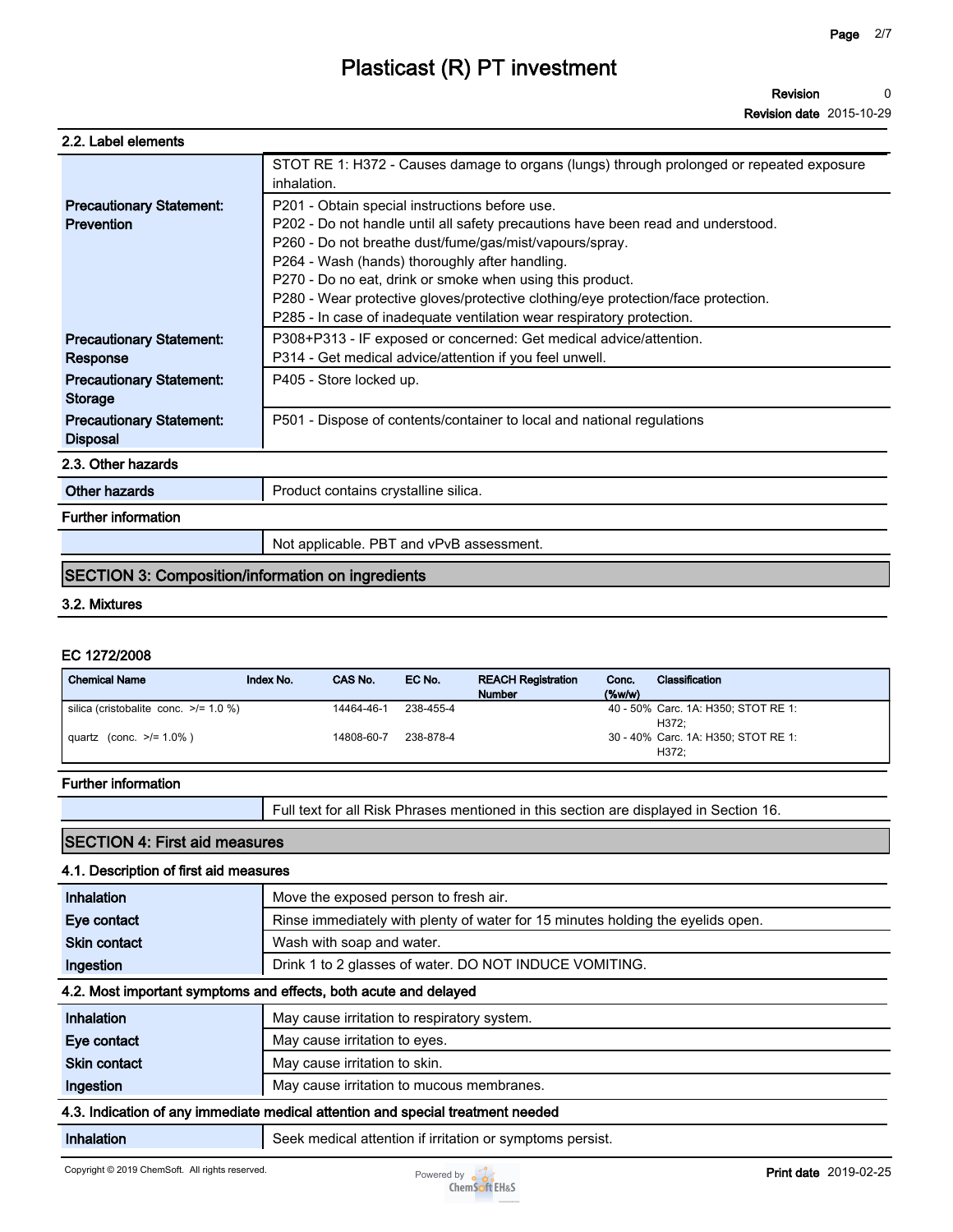**Revision 0**

**Revision date 2015-10-29**

|                                                                   | 4.3. Indication of any immediate medical attention and special treatment needed                                                                          |
|-------------------------------------------------------------------|----------------------------------------------------------------------------------------------------------------------------------------------------------|
| Eye contact                                                       | Seek medical attention if irritation or symptoms persist.                                                                                                |
| <b>Skin contact</b>                                               | Seek medical attention if irritation or symptoms persist.                                                                                                |
| Ingestion                                                         | Seek medical attention if irritation or symptoms persist.                                                                                                |
| <b>SECTION 5: Firefighting measures</b>                           |                                                                                                                                                          |
| 5.1. Extinguishing media                                          |                                                                                                                                                          |
|                                                                   | Use extinguishing media appropriate to the surrounding fire conditions.                                                                                  |
| 5.2. Special hazards arising from the substance or mixture        |                                                                                                                                                          |
|                                                                   | Burning produces irritating, toxic and obnoxious fumes.                                                                                                  |
| 5.3. Advice for firefighters                                      |                                                                                                                                                          |
|                                                                   | Self-contained breathing apparatus. Wear suitable protective clothing.                                                                                   |
| <b>SECTION 6: Accidental release measures</b>                     |                                                                                                                                                          |
|                                                                   | 6.1. Personal precautions, protective equipment and emergency procedures                                                                                 |
|                                                                   | Avoid raising dust. Wear suitable respiratory equipment when necessary.                                                                                  |
| 6.2. Environmental precautions                                    |                                                                                                                                                          |
|                                                                   | No environmental requirements.                                                                                                                           |
| 6.3. Methods and material for containment and cleaning up         |                                                                                                                                                          |
|                                                                   | Avoid raising dust. Clean the area using a vacuum cleaner. Transfer to suitable, labelled<br>containers for disposal.                                    |
| 6.4. Reference to other sections                                  |                                                                                                                                                          |
|                                                                   | See section [2, 8 & 13] for further information.                                                                                                         |
| <b>SECTION 7: Handling and storage</b>                            |                                                                                                                                                          |
| 7.1. Precautions for safe handling                                |                                                                                                                                                          |
|                                                                   | Avoid raising dust. Ensure adequate ventilation of the working area. In case of insufficient<br>ventilation, wear suitable respiratory equipment.        |
|                                                                   | Do not eat, drink or smoke in areas where this product is used or stored. Wash hands after<br>handling the product.                                      |
| 7.2. Conditions for safe storage, including any incompatibilities |                                                                                                                                                          |
|                                                                   | Keep containers tightly closed.                                                                                                                          |
| 7.3. Specific end use(s)                                          |                                                                                                                                                          |
|                                                                   | Foundry material.                                                                                                                                        |
| <b>SECTION 8: Exposure controls/personal protection</b>           |                                                                                                                                                          |
| 8.1. Control parameters                                           |                                                                                                                                                          |
|                                                                   | exposure limits - Crystalline Silica, Cristobalite -<br>0.025 mg/m3 TWA ACGIH TLV (respirable<br>fraction); 50 ug/m3 8-hr TWA PEL (respirable fraction). |
|                                                                   | exposure limits - Crystalline Silica, quartz -<br>0.025 mg/m3 TWA ACGIH TLV (respirable<br>fraction); 50 ug/m3 8 hr - TWA PEL (respirable fraction).     |
| 8.2. Exposure controls                                            |                                                                                                                                                          |

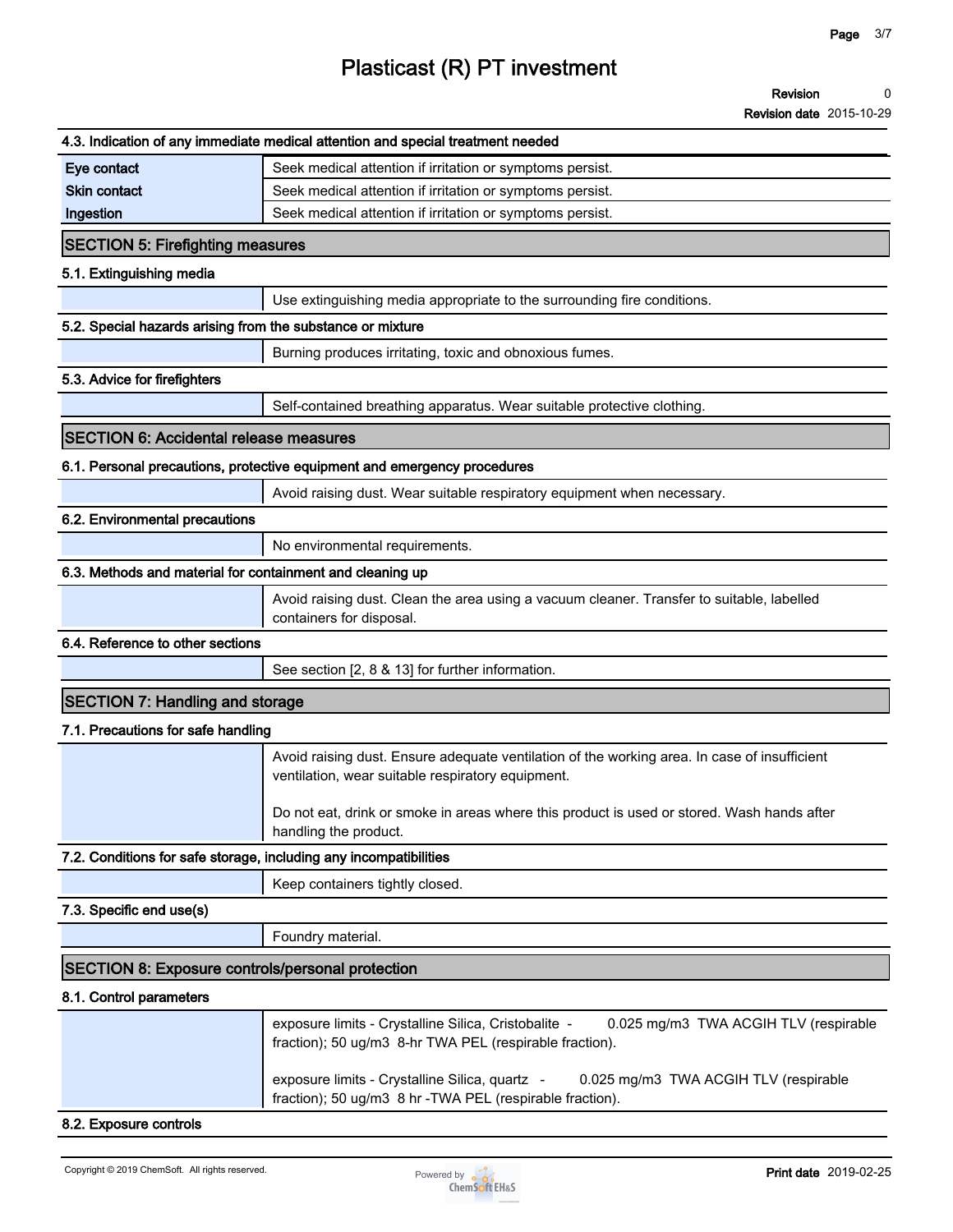**Revision 0**

**Revision date 2015-10-29**

| 8.2. Exposure controls                     |                                                                                       |
|--------------------------------------------|---------------------------------------------------------------------------------------|
| 8.2.1. Appropriate engineering<br>controls | Ensure adequate ventilation of the working area.                                      |
| 8.2.2. Individual protection               | Protective clothing.                                                                  |
| measures                                   |                                                                                       |
| Eye / face protection                      | In case of splashing, wear Approved safety goggles. safety glasses with side-shields. |
| Skin protection -                          | Wear suitable gloves.                                                                 |
| Handprotection                             |                                                                                       |
| <b>Respiratory protection</b>              | Suitable respiratory equipment.                                                       |
| 8.2.3. Environmental exposure              | Not normally required.                                                                |
| controls                                   |                                                                                       |
| Occupational exposure                      | Appropriate local exhaust ventilation is required.                                    |
| controls                                   |                                                                                       |

#### **SECTION 9: Physical and chemical properties**

#### **9.1. Information on basic physical and chemical properties**

| Appearance                                     | Powder                                    |
|------------------------------------------------|-------------------------------------------|
|                                                | <b>Colour</b> Off white                   |
|                                                | Odour Slight                              |
|                                                | <b>pH</b> No data available               |
|                                                | Melting point   No data available         |
|                                                | <b>Freezing Point</b> Not applicable.     |
| Initial boiling point   Not applicable.        |                                           |
| Evaporation rate   Not applicable.             |                                           |
| Flammability (solid, gas) Not applicable.      |                                           |
| Vapour pressure   Not applicable.              |                                           |
|                                                | Vapour density   Not applicable.          |
|                                                | Relative density 2.38 (H2O = 1 $@$ 20 °C) |
|                                                | Fat Solubility   Not applicable.          |
| <b>Partition coefficient</b> No data available |                                           |
| Autoignition temperature   Not applicable.     |                                           |
|                                                | Viscosity   No data available             |
| <b>Explosive properties</b> Not applicable.    |                                           |
| <b>Oxidising properties</b> Not applicable.    |                                           |
| Solubility                                     | Slightly soluble in water                 |

#### **9.2. Other information**

|                                       | <b>Conductivity</b> No data available |
|---------------------------------------|---------------------------------------|
| Surface tension Not applicable.       |                                       |
| Benzene Content   Not applicable.     |                                       |
| VOC (Volatile organic Not applicable. |                                       |
| compounds)                            |                                       |
|                                       | Lead content Not applicable.          |

#### **SECTION 10: Stability and reactivity**

#### **10.1. Reactivity**

**Not applicable.**

#### **10.2. Chemical stability**

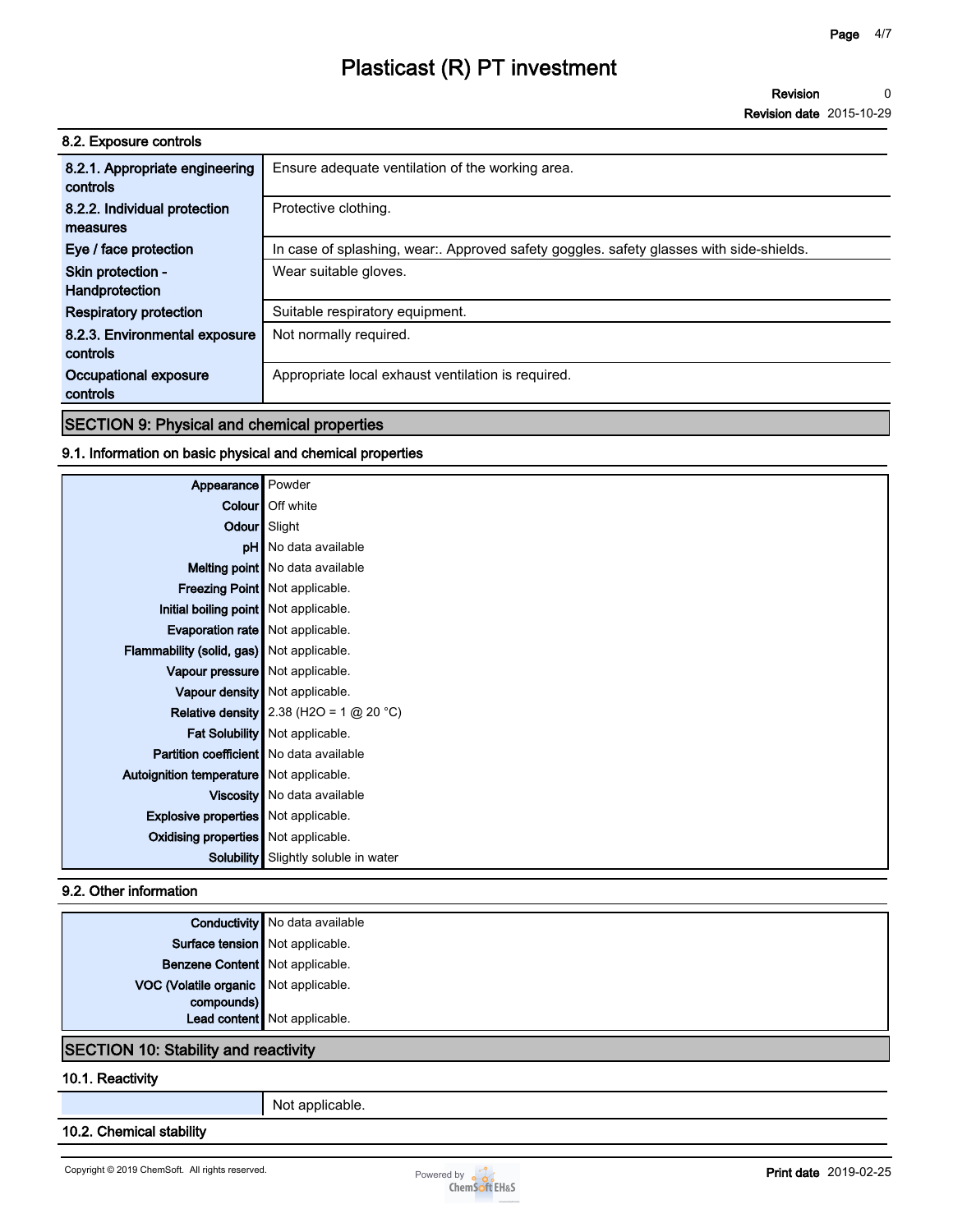#### **Revision 0**

**Revision date 2015-10-29**

| 10.2. Chemical stability                     |                                                                                                                                                                                                                                                                                                                                                                                                                                                                                                                                                                                                                                                                                                                                                                                                                                                                                                                                                                                                                                                                                                                                                                                                                                                                                                                                                                                                                                                                                                                                                                                                                                                                                                             |  |
|----------------------------------------------|-------------------------------------------------------------------------------------------------------------------------------------------------------------------------------------------------------------------------------------------------------------------------------------------------------------------------------------------------------------------------------------------------------------------------------------------------------------------------------------------------------------------------------------------------------------------------------------------------------------------------------------------------------------------------------------------------------------------------------------------------------------------------------------------------------------------------------------------------------------------------------------------------------------------------------------------------------------------------------------------------------------------------------------------------------------------------------------------------------------------------------------------------------------------------------------------------------------------------------------------------------------------------------------------------------------------------------------------------------------------------------------------------------------------------------------------------------------------------------------------------------------------------------------------------------------------------------------------------------------------------------------------------------------------------------------------------------------|--|
|                                              | Stable under normal conditions.                                                                                                                                                                                                                                                                                                                                                                                                                                                                                                                                                                                                                                                                                                                                                                                                                                                                                                                                                                                                                                                                                                                                                                                                                                                                                                                                                                                                                                                                                                                                                                                                                                                                             |  |
| 10.3. Possibility of hazardous reactions     |                                                                                                                                                                                                                                                                                                                                                                                                                                                                                                                                                                                                                                                                                                                                                                                                                                                                                                                                                                                                                                                                                                                                                                                                                                                                                                                                                                                                                                                                                                                                                                                                                                                                                                             |  |
|                                              | No Significant Hazard.                                                                                                                                                                                                                                                                                                                                                                                                                                                                                                                                                                                                                                                                                                                                                                                                                                                                                                                                                                                                                                                                                                                                                                                                                                                                                                                                                                                                                                                                                                                                                                                                                                                                                      |  |
| 10.4. Conditions to avoid                    |                                                                                                                                                                                                                                                                                                                                                                                                                                                                                                                                                                                                                                                                                                                                                                                                                                                                                                                                                                                                                                                                                                                                                                                                                                                                                                                                                                                                                                                                                                                                                                                                                                                                                                             |  |
|                                              | Moisture.                                                                                                                                                                                                                                                                                                                                                                                                                                                                                                                                                                                                                                                                                                                                                                                                                                                                                                                                                                                                                                                                                                                                                                                                                                                                                                                                                                                                                                                                                                                                                                                                                                                                                                   |  |
| 10.5. Incompatible materials                 |                                                                                                                                                                                                                                                                                                                                                                                                                                                                                                                                                                                                                                                                                                                                                                                                                                                                                                                                                                                                                                                                                                                                                                                                                                                                                                                                                                                                                                                                                                                                                                                                                                                                                                             |  |
|                                              | No Significant Hazard.                                                                                                                                                                                                                                                                                                                                                                                                                                                                                                                                                                                                                                                                                                                                                                                                                                                                                                                                                                                                                                                                                                                                                                                                                                                                                                                                                                                                                                                                                                                                                                                                                                                                                      |  |
| 10.6. Hazardous decomposition products       |                                                                                                                                                                                                                                                                                                                                                                                                                                                                                                                                                                                                                                                                                                                                                                                                                                                                                                                                                                                                                                                                                                                                                                                                                                                                                                                                                                                                                                                                                                                                                                                                                                                                                                             |  |
|                                              | Hazardous Decomposition Products (silica):<br>Crystalline silica will dissolve in hydrofluoric acid<br>and produce silicone tetrafluoride. Reaction with water or acids generates heat.                                                                                                                                                                                                                                                                                                                                                                                                                                                                                                                                                                                                                                                                                                                                                                                                                                                                                                                                                                                                                                                                                                                                                                                                                                                                                                                                                                                                                                                                                                                     |  |
| <b>SECTION 11: Toxicological information</b> |                                                                                                                                                                                                                                                                                                                                                                                                                                                                                                                                                                                                                                                                                                                                                                                                                                                                                                                                                                                                                                                                                                                                                                                                                                                                                                                                                                                                                                                                                                                                                                                                                                                                                                             |  |
| 11.1. Information on toxicological effects   |                                                                                                                                                                                                                                                                                                                                                                                                                                                                                                                                                                                                                                                                                                                                                                                                                                                                                                                                                                                                                                                                                                                                                                                                                                                                                                                                                                                                                                                                                                                                                                                                                                                                                                             |  |
| <b>Acute toxicity</b>                        | Based on available data, the classification criteria are not met.                                                                                                                                                                                                                                                                                                                                                                                                                                                                                                                                                                                                                                                                                                                                                                                                                                                                                                                                                                                                                                                                                                                                                                                                                                                                                                                                                                                                                                                                                                                                                                                                                                           |  |
| Skin corrosion/irritation                    | Prolonged or repeated exposure may cause irritation to skin and mucous membranes.                                                                                                                                                                                                                                                                                                                                                                                                                                                                                                                                                                                                                                                                                                                                                                                                                                                                                                                                                                                                                                                                                                                                                                                                                                                                                                                                                                                                                                                                                                                                                                                                                           |  |
| Serious eye damage/irritation                | No irritation expected.                                                                                                                                                                                                                                                                                                                                                                                                                                                                                                                                                                                                                                                                                                                                                                                                                                                                                                                                                                                                                                                                                                                                                                                                                                                                                                                                                                                                                                                                                                                                                                                                                                                                                     |  |
| Respiratory or skin<br>sensitisation         | No sensitizaton effects reported.                                                                                                                                                                                                                                                                                                                                                                                                                                                                                                                                                                                                                                                                                                                                                                                                                                                                                                                                                                                                                                                                                                                                                                                                                                                                                                                                                                                                                                                                                                                                                                                                                                                                           |  |
| Germ cell mutagenicity                       | No mutagenic effects reported.                                                                                                                                                                                                                                                                                                                                                                                                                                                                                                                                                                                                                                                                                                                                                                                                                                                                                                                                                                                                                                                                                                                                                                                                                                                                                                                                                                                                                                                                                                                                                                                                                                                                              |  |
| Carcinogenicity                              | Known Human Carcinogens (Category 1).                                                                                                                                                                                                                                                                                                                                                                                                                                                                                                                                                                                                                                                                                                                                                                                                                                                                                                                                                                                                                                                                                                                                                                                                                                                                                                                                                                                                                                                                                                                                                                                                                                                                       |  |
| <b>Reproductive toxicity</b>                 | No observed effect level. No observed effect concentration.                                                                                                                                                                                                                                                                                                                                                                                                                                                                                                                                                                                                                                                                                                                                                                                                                                                                                                                                                                                                                                                                                                                                                                                                                                                                                                                                                                                                                                                                                                                                                                                                                                                 |  |
| STOT-single exposure                         | No known adverse health effects.                                                                                                                                                                                                                                                                                                                                                                                                                                                                                                                                                                                                                                                                                                                                                                                                                                                                                                                                                                                                                                                                                                                                                                                                                                                                                                                                                                                                                                                                                                                                                                                                                                                                            |  |
| STOT-repeated exposure                       | Chronic effects<br>Prolonged inhalation of respirable crystalline silica<br>In 1997, the International Agency for Research on Cancer (IARC) concluded that crystalline silica<br>inhaled from occupational sources can cause lung cancer in humans. However it pointed out that<br>not all industrial circumstances, nor all crystalline silica types, were to be incriminated. (IARC<br>Monographs on the evaluation of the carcinogenic risks of chemicals to humans, Silica, silicates<br>dust and organic fibers, 1997, Vol. 68, IARC, Lyon, France). In June 2003, the European<br>Commission's Scientific Committee for Occupational Exposure Limits (SCOEL) concluded:<br>"that the main effect in humans of the inhalation of respirable crystalline silica is silicosis. There is<br>sufficient information to conclude that the relative lung cancer risk is increased in persons with<br>silicosis (and apparently, not in employees without silicosis exposed to silica dust in quarries and<br>in the ceramic industry). Therefore, preventing the onset of silicosis will also reduce the cancer<br>risk. Since a clear threshold for silicosis development cannot be identified, any reduction of<br>exposure will reduce the risk of silicosis."<br>(SCOEL SUM Doc 94-final on respirable crystalline silica, June 2003)<br>There is a body of evidence supporting the fact that increased cancer risk would be limited to<br>people already suffering from silicosis. Worker protection against silicosis should be assured by<br>respecting the existing regulatory occupational exposure limits and implementing additional risk<br>management measures where required (see Section 16). |  |
| <b>Aspiration hazard</b>                     | No Significant Hazard.                                                                                                                                                                                                                                                                                                                                                                                                                                                                                                                                                                                                                                                                                                                                                                                                                                                                                                                                                                                                                                                                                                                                                                                                                                                                                                                                                                                                                                                                                                                                                                                                                                                                                      |  |
| Repeated or prolonged<br>exposure            | Inhalation may cause coughing, tightness of the chest and irritation of the respiratory system.                                                                                                                                                                                                                                                                                                                                                                                                                                                                                                                                                                                                                                                                                                                                                                                                                                                                                                                                                                                                                                                                                                                                                                                                                                                                                                                                                                                                                                                                                                                                                                                                             |  |

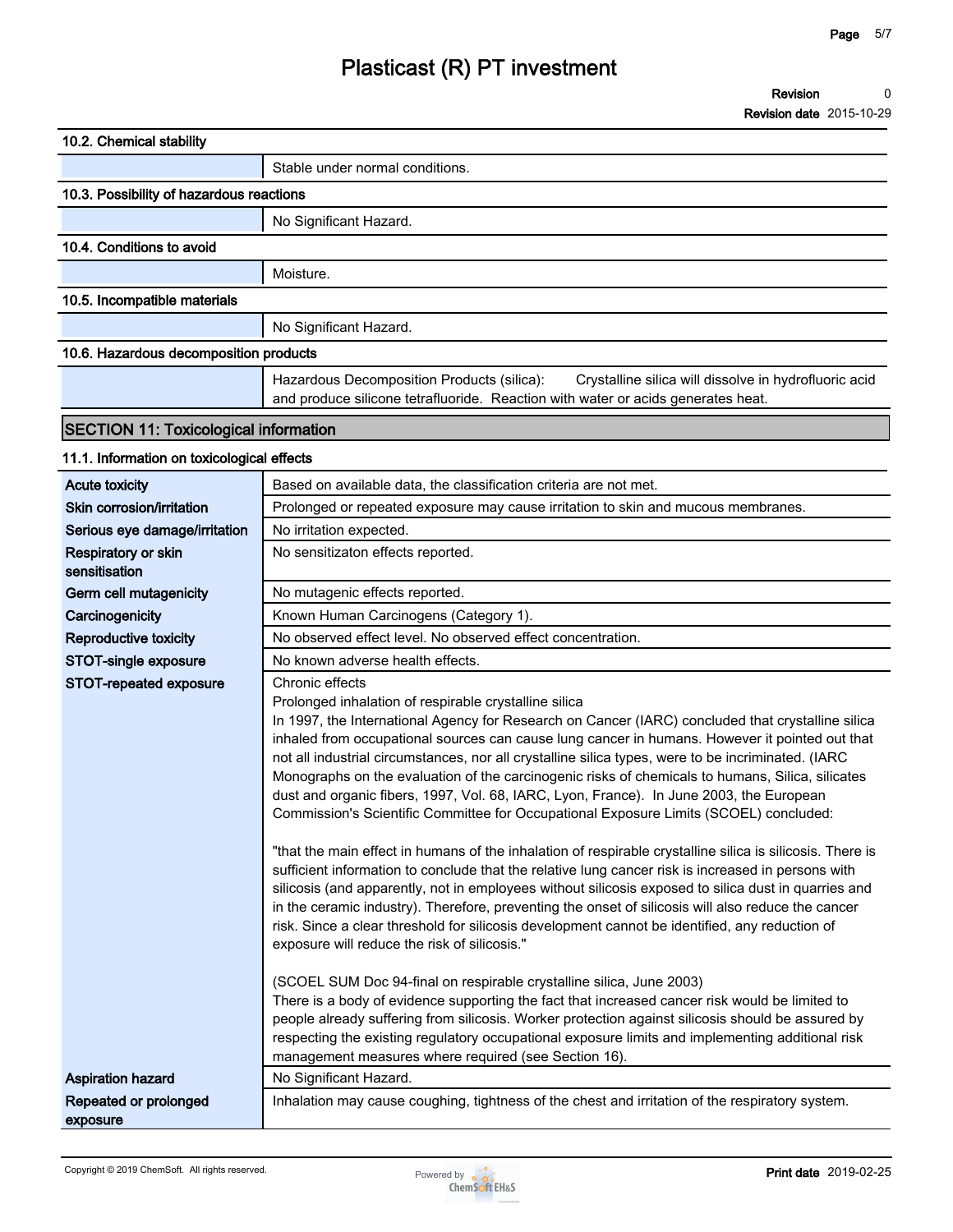**Revision 0**

**Revision date 2015-10-29**

### **SECTION 12: Ecological information**

| 12.2. Persistence and degradability |                                                       |  |
|-------------------------------------|-------------------------------------------------------|--|
|                                     | No data is available on this product.                 |  |
| 12.3. Bioaccumulative potential     |                                                       |  |
|                                     |                                                       |  |
|                                     | Does not bioaccumulate.                               |  |
| <b>Partition coefficient</b>        |                                                       |  |
|                                     | <b>Plasticast (R) PT investment</b> No data available |  |
|                                     |                                                       |  |
| 12.4. Mobility in soil              |                                                       |  |
|                                     | Not determined.                                       |  |

**12.5. Results of PBT and vPvB assessment**

**Not determined.**

#### **12.6. Other adverse effects**

**Not applicable.**

#### **SECTION 13: Disposal considerations**

#### **13.1. Waste treatment methods**

|                                          | Dispose of in compliance with all. local and national regulations. |
|------------------------------------------|--------------------------------------------------------------------|
| Disposal methods                         |                                                                    |
|                                          | Contact a licensed waste disposal company.                         |
| Disposal of packaging                    |                                                                    |
|                                          | Empty containers can be sent for disposal or recycling.            |
|                                          |                                                                    |
| <b>SECTION 14: Transport information</b> |                                                                    |

#### **Further information**

**The product is not classified as dangerous for carriage.**

#### **SECTION 15: Regulatory information**

**15.1. Safety, health and environmental regulations/legislation specific for the substance or mixture**

| <b>Regulations</b> | U.S. FEDERAL REGULATIONS: Plasticast PT investment CERCLA 103 Reportable Quantity: is<br>not subject to CERCLA reporting requirements. Many states have more stringent release reporting<br>requirements. Report spills required under federal, state and local requiations. |
|--------------------|------------------------------------------------------------------------------------------------------------------------------------------------------------------------------------------------------------------------------------------------------------------------------|
|                    | <b>SARA TITLE III:</b><br>Hazard Category For Section 311/312: Chronic health                                                                                                                                                                                                |
|                    | Section 313 Toxic Chemicals: This product contains the following chemicals subject to Annual<br>Release Reporting Requirements Under SARA Title III, Section 313 (40 CFR 372): None                                                                                          |
|                    | Section 302 Extremely Hazardous Substances (TPQ): None                                                                                                                                                                                                                       |
|                    | EPA Toxic Substances Control Act (TSCA) Status: All of the components of this product are listed<br>on the TSCA inventory.                                                                                                                                                   |
|                    | U.S. STATE REGULATIONS                                                                                                                                                                                                                                                       |